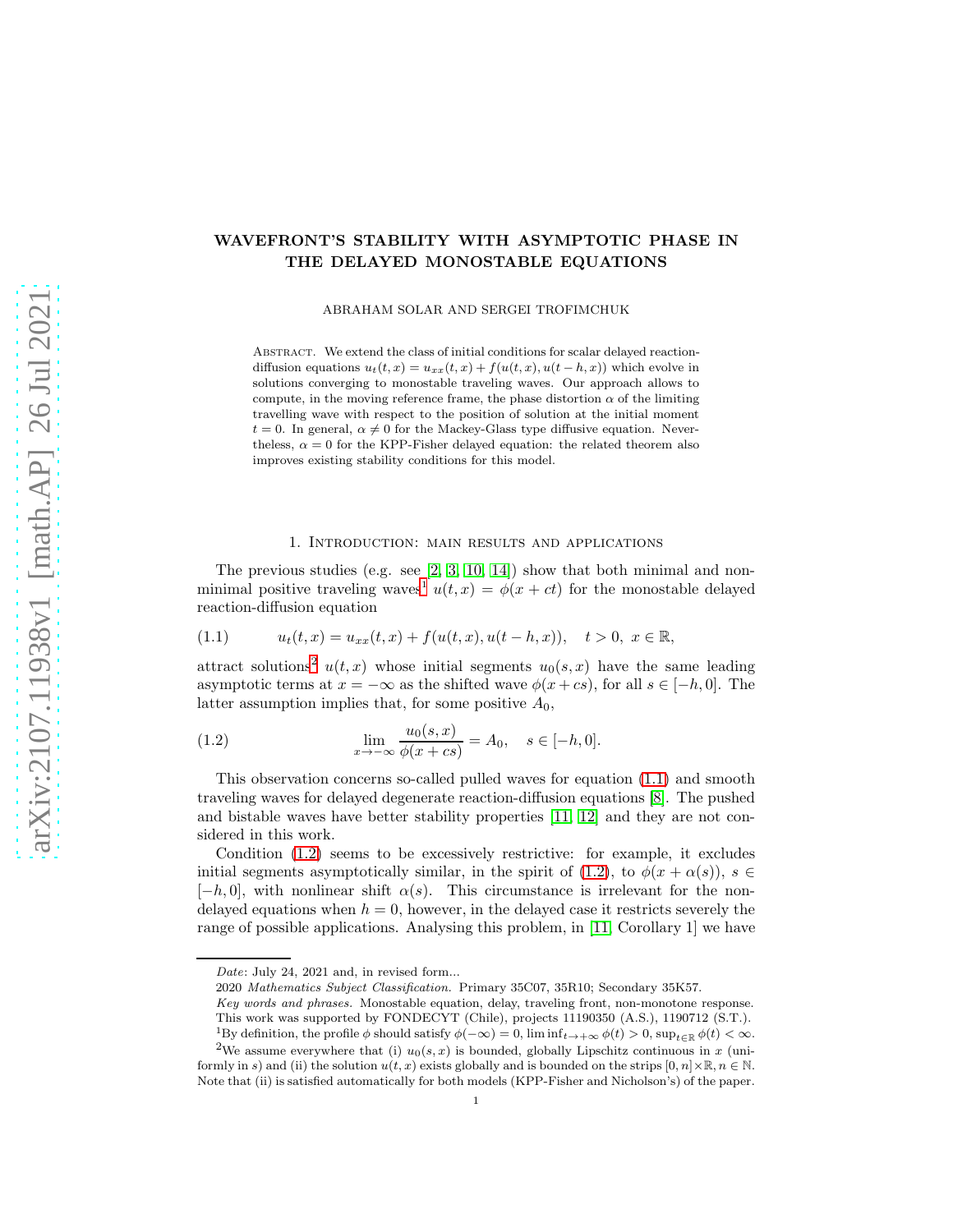shown, under a quasi-monotonicity condition on  $f$ , that the existence of the limit

<span id="page-1-0"></span>(1.3) 
$$
\lim_{x \to -\infty} \frac{u_0(s, x)}{\phi(x + cs)} = A_0(s) > 0, \quad s \in [-h, 0],
$$

with some continuous function  $A_0(s)$  implies that solution  $u(t, x)$  evolves in the middle of two shifted traveling waves constituting the lower bound  $u_-(t, x) = \phi(x+)$  $ct + a_{-}$ ), and the upper bound  $u_{+}(t, x) = \phi(x + ct + a_{+})$ . Condition [\(1.3\)](#page-1-0) is easily verifiable. Indeed, it is well known that under some natural restrictions (tacitly assumed in this work) so-called non-critical waves have the following asymptotic representation after an appropriate translation of the time variable:

<span id="page-1-2"></span>(1.4) 
$$
\phi(t) = e^{\lambda_1 t} + e^{(\lambda_1 + \sigma)t} r_1(t), \lambda_1 + \sigma < \lambda_2,
$$

$$
\phi'(t) = \lambda_1 e^{\lambda_1 t} + e^{(\lambda_1 + \sigma)t} r_2(t), \qquad t \in \mathbb{R}.
$$

Here  $\sigma$  is a positive number,  $r_1, r_2$  are smooth bounded functions and  $0 < \lambda_1 < \lambda_2$ are zeros of the characteristic function  $\chi_0(z) = z^2 - cz + f_1(0, 0) + f_2(0, 0)e^{-zch}$ . In the paper,  $f_i(u, v)$  denotes the partial derivative of f with respect to j-th argument. We will assume that  $f_j(u, v)$  are locally Lipschitz continuous functions.

A potential possibility that solution  $u(t, x)$  can develop non-decaying oscillations between the waves  $u_+(t, x)$  and  $u_-(t, x)$  was not discarded in [\[11\]](#page-8-5). Another question left open in [\[11\]](#page-8-5) is whether such  $u(t, x)$  converges to the traveling wave in form and in speed [\[9,](#page-8-7) [13\]](#page-8-8), i.e. whether there exists a function  $\beta(t)$  such that  $\beta(t)/t \to c$  and  $u(t, x - \beta(t)) \to \phi(x)$  as  $t \to +\infty$ , uniformly on subsets  $(-\infty, n]$ ,  $n \in \mathbb{N}$ . In this work, we answer both questions under rather realistic assumptions specified below.

Actually, assuming  $(1.3)$ , we prove that the solution  $u(t, x)$  converges to a shifted wave  $\phi(x + ct + a_*)$ , where  $a_*$  is completely determined by the function  $A_0(s)$ :

<span id="page-1-3"></span>
$$
(1.5) \ a_{*} = \frac{1}{\lambda_{1}} \ln A_{\infty}, \quad \text{where } A_{\infty} := \frac{A_{0}(0) + q \int_{-h}^{0} A_{0}(s) ds}{1 + qh}, \ q := \frac{f_{2}(0, 0)e^{-\lambda_{1} ch}}{\lambda_{1}}.
$$

We obtain  $A_{\infty}$  as the limit value at  $+\infty$  of the solution  $A(t)$ ,  $t \geq 0$ , to the initial value problem  $A(s) = A_0(s) > 0$ ,  $s \in [-h, 0]$ , for the monotone scalar delay differential equation

<span id="page-1-1"></span>(1.6) 
$$
A'(t) = q(A(t-h) - A(t)), \quad t \ge 0.
$$

Indeed, it is clear that  $A(t) > 0$  for all  $t \geq -h$ . Since the characteristic equation  $z + q = qe^{-zh}$  for equation [\(1.6\)](#page-1-1) with  $f_2(0,0) > 0$  has a unique simple real root  $z = 0$ , other (complex) roots  $z_j$  satisfying the inequality  $\mathbb{R}e z_j < 0$  (see Appendix), there are real numbers  $A_{\infty} \geq 0$  and  $d < 0$  (cf. [\[1,](#page-8-9) Theorem 3.2]) such that

$$
(1.7) \t\t |A(t) - A_{\infty}| \le e^{dt}, \quad t \ge 0.
$$

By integrating  $(1.6)$  on  $\mathbb{R}_+$ , we find that

<span id="page-1-4"></span>
$$
A_{\infty}(1+qh) = A_0(0) + q \int_{-h}^{0} A_0(s)ds > 0.
$$

Now,  $(1.3)$ ,  $(1.4)$  imply that the initial function  $u(s, x)$  evaluated at the moment s = 0 behaves as  $\phi(x + a_0)$ , where  $a_0 = \ln A_0(0)/\lambda_1$ . Therefore the total traveled distance  $\delta_a$  between the initial (at the moment  $t = 0$ ) and final (as  $t \to +\infty$ ) positions of the solution in the moving reference frame is

$$
\delta_a = a_* - a_0 = \frac{1}{\lambda_1} \ln \frac{1 + q \int_{-h}^0 A_0(s) / A_0(0) ds}{1 + qh}.
$$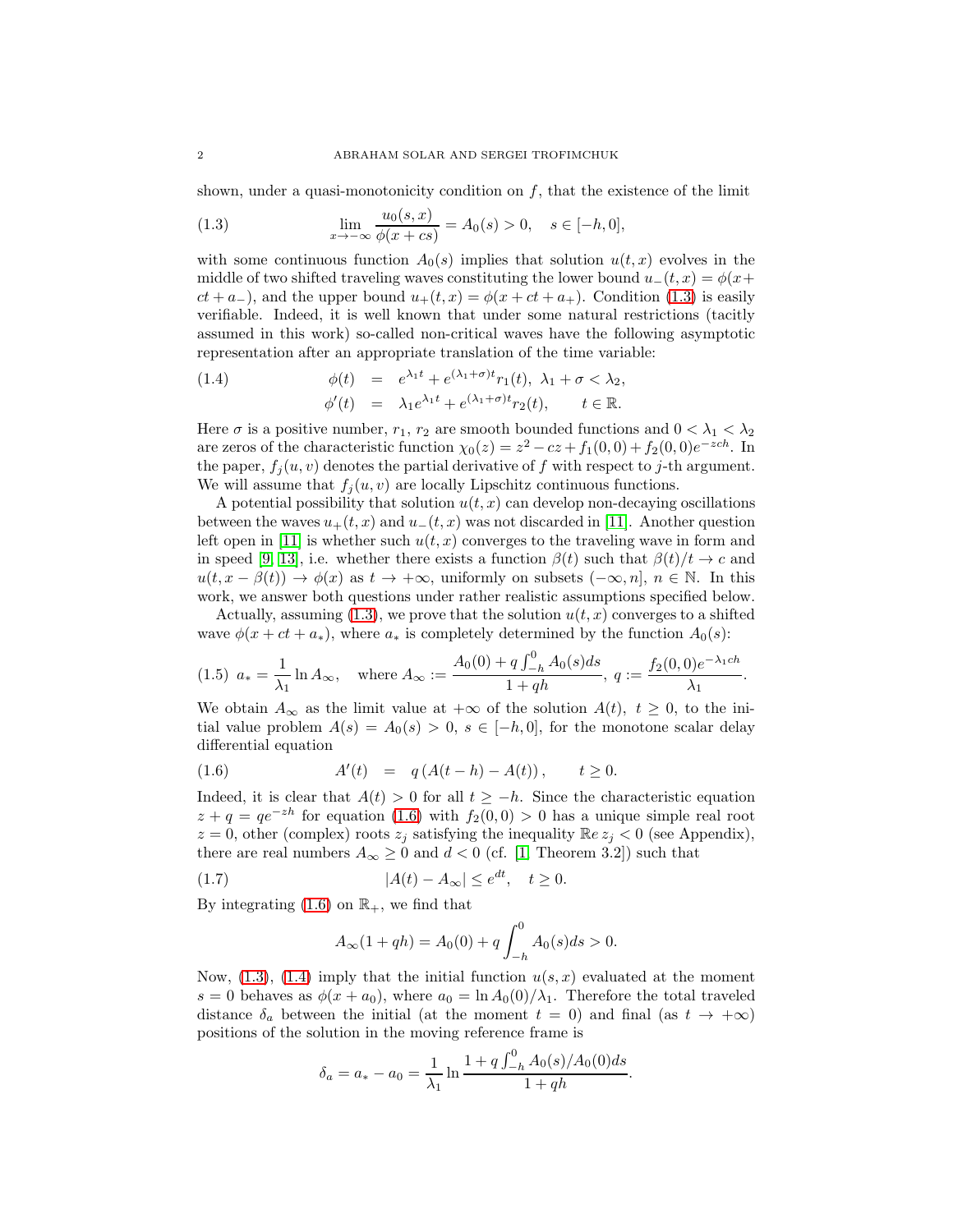Note that the function  $A(t)$  and  $\delta_a$  are completely determined by the speed c, the initial values  $A_0(s)$  and the partial derivatives  $f_1(0, 0)$ ,  $f_2(0, 0)$ . They do not depend on other characteristics of solution  $u(t, x)$  and wavefront  $\phi(x + ct)$ , including their bounds  $M_1 \leq M_3 \in \mathbb{R} \cup \{+\infty\}, M_2 \leq 0$ ,

$$
0 \le \phi(x) \le M_1, \quad M_2 \le u(t, x) \le M_3, \qquad (t, x) \in [-h, +\infty) \times \mathbb{R},
$$

and associated parameters  $L_2 \ge f_2(0,0) \ge 0$  and  $D \in \mathbb{R}$  chosen to satisfy

$$
|f(w, v_1) - f(w, v_2)| \le L_2 |v_1 - v_2|, \qquad (w, v_1, v_2) \in [0, M_1] \times [M_2, M_3]^2,
$$
  

$$
D = \inf_{(w_1, w_2, v) \in [M_2, M_3]^3, w_1 \ne w_2} \frac{f(w_1, v) - f(w_2, v)}{w_2 - w_1}.
$$

<span id="page-2-3"></span>Remark 1.1. Clearly,  $D = 1$  for the Mackey-Glass type nonlinearity  $f(w, v) =$  $-w + b(v)$ . Considering monotone wavefronts for the KPP-Fisher delayed equation [\[2,](#page-8-0) [4,](#page-8-10) [5,](#page-8-11) [6\]](#page-8-12), when  $f(w, v) = w(1 - v)$ , we find that  $L_2 = M_1 = 1$ ,  $M_3 = +\infty$ . In the general case of non-monotone waves for the latter equation, we can take  $L_2 = M_1 = e^{ch}, M_3 = +\infty$ , cf. [\[2\]](#page-8-0). In both cases (monote and non-monotone), we have that  $D = \inf_{(t,x)\in [0,+\infty)\times \mathbb{R}} u(t,x) - 1$ . Hence, if  $u_0 \ge 0 = M_2$  then  $D = -1$ .

<span id="page-2-0"></span>First, we consider an easier situation when  $f_2(0, 0) > 0$ .

<span id="page-2-1"></span>**Theorem 1.2.** Assume that 
$$
f_2(0,0) > 0
$$
 and

(1.8) 
$$
\lambda^2 - c\lambda - D - \gamma + L_2 e^{-\lambda c h} e^{-\gamma h} < 0,
$$

for some  $\lambda \in (\lambda_1, \min\{2\lambda_1, \lambda_2\})$  and  $\gamma \in (d, 0)$ . If, in addition,  $u_0(s, x)$  verifies

<span id="page-2-4"></span> $|u_0(s, x) - \phi(x + cs + \alpha_0(s))| \leq Ke^{\lambda x}, \quad (s, x) \in [-h, 0] \times \mathbb{R},$ 

then, for some  $K' \geq K$ , solution  $u(t, x)$  of [\(1.1\)](#page-0-2) with the initial function  $u_0$  satisfies

<span id="page-2-5"></span>
$$
(1.10) \qquad \sup_{x \in \mathbb{R}} \left( e^{-\lambda x} |u(t, x - ct - \alpha(t)) - \phi(x)| \right) \le K' e^{\gamma t}, \quad t \ge -h.
$$

Here  $A(t) = e^{\lambda_1 \alpha(t)}$  solves [\(1.6\)](#page-1-1) with the initial datum  $A_0(s) = e^{\lambda_1 \alpha_0(s)}$ ,  $s \in [-h, 0]$ so that  $\alpha(+\infty) = a_* \in [\min_{[-h,0]} \alpha_0(s), \max_{[-h,0]} \alpha_0(s)]$  is given by [\(1.5\)](#page-1-3). Finally,  $\delta_a = 0$  if and only if  $A(0) = (1/h) \int_{-h}^{0} A_0(s) ds$ .

Next, we consider the 'degenerate' situation when  $f_2(0, 0) = 0$ . From [\(1.6\)](#page-1-1), we can expect that  $\alpha(t) \equiv \alpha(0)$  for  $t \geq 0$ . Below, we prove that this is indeed the case for a class of the KPP-Fisher type nonlinearities.

<span id="page-2-2"></span>**Theorem 1.3.** Assume that  $f(u, v) = g(u)(\kappa - v)$  with  $\kappa > 0$ ,  $g(0) = 0$ , that [\(1.8\)](#page-2-0) holds for some  $\lambda \in (\lambda_1, \lambda_2)$  and  $\gamma < 0$ , and that  $u_0(s, x)$  satisfies, for some  $\lambda^* > \lambda_1$ ,

<span id="page-2-6"></span> $(1.11) |u_0(s,x) - \phi(x + cs + \alpha_0(s))| \leq Ke^{\lambda^*x}, \quad (s,x) \in [-h,0] \times \mathbb{R}.$ 

Set  $\lambda_* = \min\{\lambda^*, \lambda, 2\lambda_1\}$ . If  $\lambda_*^2 - c\lambda_* - D - \gamma < 0$ , then, for some  $K' \geq K$ , solution  $u(t, x)$  of equation [\(1.1\)](#page-0-2) with the initial function  $u_0(s, x)$  satisfies

$$
(1.12) \quad \sup_{x \in \mathbb{R}} \left( e^{-\lambda_* x} |u(t, x - ct - \alpha_0(0)) - \phi(x)| \right) \le K' e^{\gamma t}, \quad t \ge -h.
$$

Theorems [1.2](#page-2-1) and [1.3](#page-2-2) say that the evolution of the initial phase deviation  $\alpha_0(s)$ is determined by the linear delay differential equation [\(1.6\)](#page-1-1). More detailed analysis of the eigenvalues  $z_j$  to [\(1.6\)](#page-1-1) (see the Appendix) allows to have a better idea about the character of convergence of  $\alpha(t)$  to its limit  $\alpha(+\infty)$ . We claim that, in the non-degenerate case  $hf_2(0, 0) \neq 0$ ,  $\alpha_0(s) \neq const$ , generically  $\alpha(t)$  develops 'rapid'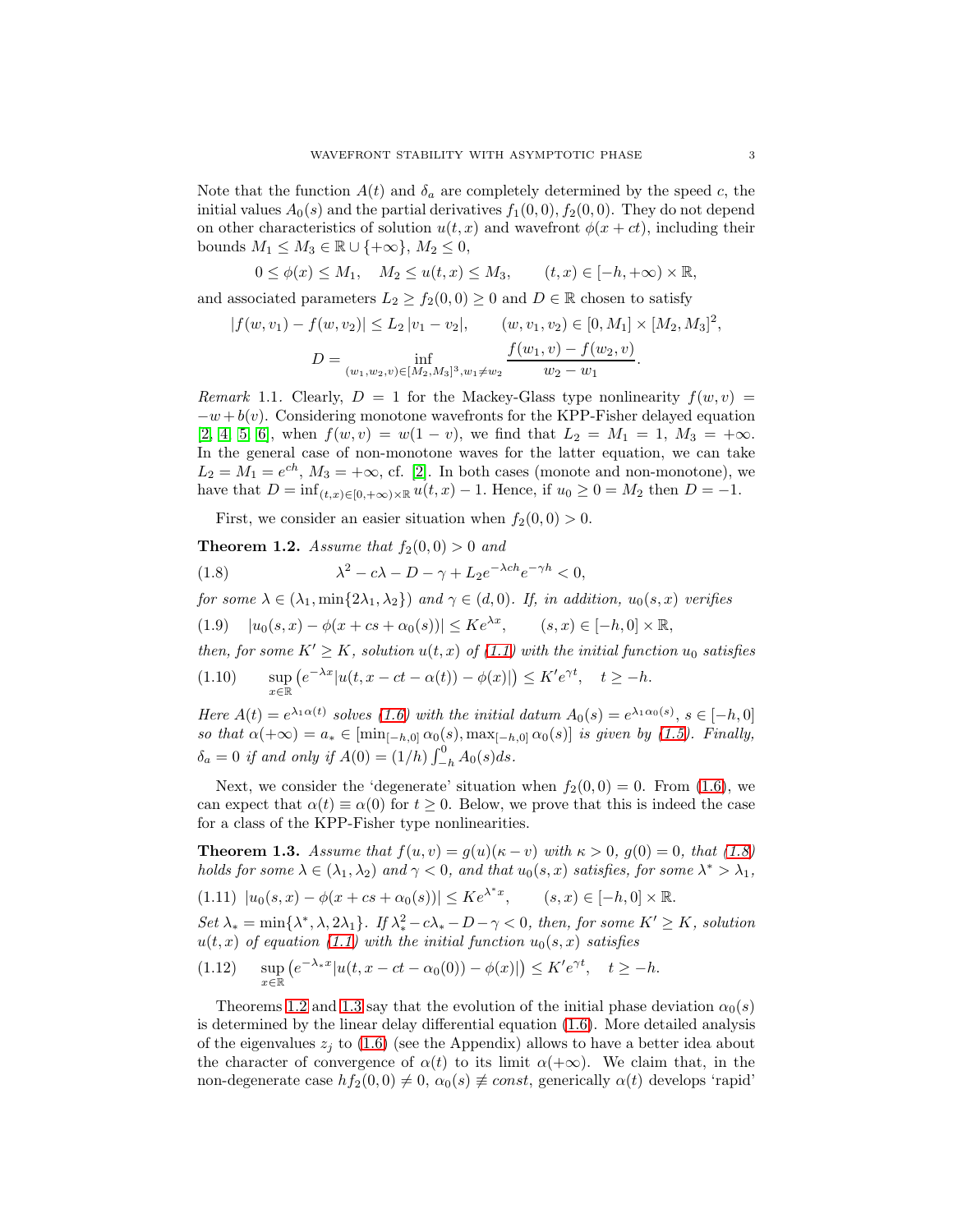

FIGURE 1. On the left: particular solution of  $(1.6)$  with  $h = 1$ ,  $q = 19, A_0(s) = -s$ . Horizontal line is the limit value  $A_\infty = 19/40$ . On the right, the graph of  $c = c_{\#}(h)$  from Corollary [1.5.](#page-4-0)

oscillations around  $\alpha(+\infty)$  (these oscillations can be significant when q is relatively large, see Figure 1). More precisely, generically  $\alpha(t)$  crosses two times the level  $\alpha(+\infty)$  on each half-open interval of the length h. Indeed, an application of the Laplace transform to [\(1.6\)](#page-1-1) yields the following representation

$$
A(t) = A_{\infty} + 2 \operatorname{Re}(A_1 e^{z_1 t})(1 + o(1)), \text{ where}
$$
  

$$
A_1(1 + h(z_1 + q)) = A_0(0) + q e^{-z_1 h} \int_{-h}^{0} e^{-z_1 s} A_0(s) ds
$$

with  $z_1 = x_1 + iy_1, y_1h \in (\pi, 2\pi)$ , being the leading complex eigenvalue of [\(1.6\)](#page-1-1).

In particular,  $\alpha(t)$  is typically oscillating in the case of Nicholson's diffusive equation [\[3,](#page-8-1) [10,](#page-8-2) [11,](#page-8-5) [14\]](#page-8-3)

<span id="page-3-0"></span>
$$
(1.13) \ \ u_t(t,x) = u_{xx}(t,x) - u(t,x) + b(u(t-h,x)), \ \ x \in \mathbb{R}, \quad b(u) = pue^{-u}, \ p > 1,
$$

In such a case,  $L_2 = b'(0) = p$ ,  $D = 1$ , and the solution  $u(t, x)$ ,  $t \geq 0, x \in \mathbb{R}$ , is bounded once its initial fragment  $u_0(s, x)$ ,  $s \in [-h, 0], x \in \mathbb{R}$ , is bounded. In addition, the formulae [\(1.4\)](#page-1-2) hold for each  $c > c<sub>*</sub>$ , where  $c<sub>*</sub>$  is the minimal speed of propagation in the model. In this way, we obtain the following conclusion:

**Corollary 1.4.** Let  $u = \phi(x+ct)$  be a non-critical wave for the Nicholson's diffusive equation. Denote by  $u(t, x)$  solution of the initial problem  $u(s, x) = u_0(s, x)$ ,  $s \in$  $[-h, 0]$ , for [\(1.13\)](#page-3-0) where non-negative function  $u_0$  satisfies

 $|u_0(s, x) - \phi(x + cs + \alpha_0(s))| \le Ke^{\lambda x}, \quad (s, x) \in [-h, 0] \times \mathbb{R},$ 

for some  $\lambda > \lambda_1$ . Then there exist  $\mu \in (\lambda_1, \lambda], \gamma < 0$  and  $Q \geq K$  such that

$$
|u(t,x) - \phi(x + ct + \alpha(t))| \leq Qe^{\mu(x + ct)}e^{\gamma t}, \quad x \in \mathbb{R}, \ t \geq -h.
$$

The function  $\alpha(t)$  is converging at  $+\infty$  and generically develops 'rapid' oscillations around its limiting value  $\alpha(+\infty)$ .

<span id="page-3-1"></span>Other aforementioned model, the KPP-Fisher delayed equation

$$
(1.15)\ \ u_t(t,x)=u_{xx}(t,x)+u(t,x)(1-u(t-h,x)),\ u=u_0(s,x),s\in[-h,0],\ x\in\mathbb{R},
$$

has the reaction term satisfying the equality  $f_2(0, 0) = 0$ . In view of Theorem [1.3](#page-2-2) and Remark [1.1,](#page-2-3) in the general case of non-monotone waves we have to consider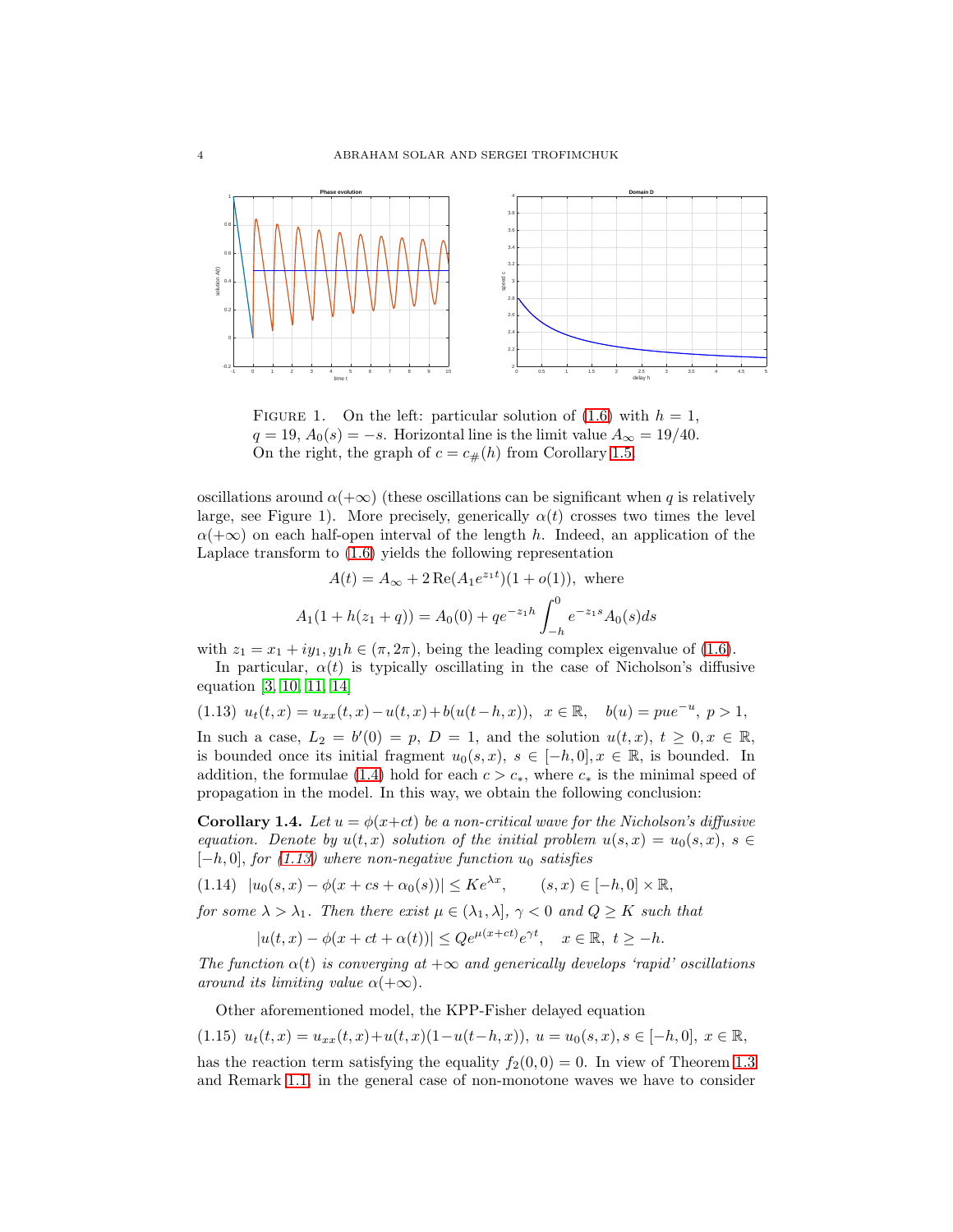the domain D (presented on the right panel of Fig. 1 as a strict epigraph for the decreasing function  $c = c_{\#}(h), h \ge 0, c_{\#}(0) = 2\sqrt{2}, c_{\#}(+\infty) = 2),$ 

 $\mathcal{D} = \{(h, c) : \lambda^2 - c\lambda + 1 + e^{-\lambda ch + ch} < 0 \text{ for some } \lambda\} = \{(h, c) : c > c_{\#}(h), h \ge 0\},\$ where  $c = c_{\#}(h)$ ,  $h \geq 0$ , is defined implicitly by

$$
-2 + \sqrt{c^4 h^2 - 4c^2 h^2 + 4} - c^2 h^2 \exp\left( ch \left( 1 - \frac{c}{2} + \frac{1}{ch} - \sqrt{\frac{c^2}{4} + \frac{1}{c^2 h^2} - 1} \right) \right) = 0.
$$

Then Theorem [1.3](#page-2-2) yields the following conclusion.

<span id="page-4-0"></span>**Corollary 1.5.** Let  $u = \phi(x + ct)$  be a traveling wave for KPP-Fisher delayed equation [\(1.15\)](#page-3-1) where  $(h, c) \in \mathcal{D}$ . Denote by  $u(t, x)$  solution of the initial problem [\(1.15\)](#page-3-1) where non-negative function  $u_0$ , satisfies, for some  $\lambda^* > \lambda_1$ ,

<span id="page-4-1"></span> $(1.16) |u_0(s,x) - \phi(x + cs + \alpha_0(s))| \leq Ke^{\lambda^*x}, \quad (s,x) \in [-h,0] \times \mathbb{R}.$ Then there exist  $\mu \in (\lambda_1, 2\lambda_1)$ ,  $\gamma < 0$  and  $Q \geq K$  such that  $(1.17)$   $|u(t,x) - \phi(x + ct + \alpha_0(0))| \leq Q e^{\mu(x + ct)} e^{\gamma t}, \quad x \in \mathbb{R}, t \geq 0.$ 

<span id="page-4-2"></span>In this way, on the base of an alternative approach, Theorem [1.3](#page-2-2) and Corollary [1.5](#page-4-0) improve the stability result [\[2,](#page-8-0) Theorem 3] in the following two aspects: a) in Corollary [1.5,](#page-4-0) the initial phase function  $\alpha_0(s)$ ,  $s \in [-h, 0]$  is not necessarily constant; b) even if all mentioned results use the same domain for the admissible parameters  $(h, c)$ , [\[2,](#page-8-0) Theorem 3] assumes additionally that the exponent  $\lambda^*$  in [\(1.16\)](#page-4-1) should be larger than some minimal value, specific for each pair  $(h, c)$ . Observe that for the delayed KPP-Fisher equation it is still not clear whether a) the domain of all admissible parameters can be extended to the quarter-plane  $c \geq 2, h \geq 0$ ; b) the estimate [\(1.17\)](#page-4-2) with the bounded weight  $\min\{e^{\mu x}, 1\}$  is true.

### 2. Proof of Theorem [1.2](#page-2-1)

The estimation of the auxiliary function

$$
P = f(\phi(x+\alpha(t)), \phi(x-ch+\alpha(t))) - f(\phi(x+\alpha(t)), \phi(x-ch+\alpha(t-h))) + \alpha'(t)\phi'(x+\alpha(t))
$$

is instrumental for proving our first main result.

<span id="page-4-3"></span>**Lemma 2.1.** Assume all conditions of Theorem [1.2.](#page-2-1) Let  $q$  and  $d$  be defined by [\(1.5\)](#page-1-3) and [\(1.7\)](#page-1-4), respectively. Then  $|P(t,x)| \le q_0 e^{\lambda x} e^{dt}$  for some  $q_0 \ge 0$  and all  $x \in \mathbb{R}, t \geq 0.$ 

Proof. We have that

$$
P(t,x) = (\alpha'(t)\phi'(x + \alpha(t)) + f_2(0,0)[\phi(x - ch + \alpha(t)) - \phi(x - ch + \alpha(t - h))]) +
$$
  

$$
\rho[\phi(x - ch + \alpha(t)) - \phi(x - ch + \alpha(t - h))] =: \mathcal{P}_1 + \mathcal{P}_2,
$$

where

$$
\rho = f_2(\phi(x + \alpha(t)), \theta(x, t)) - f_2(0, 0)
$$

with  $\theta(x, t)$  being some point between  $\phi(x - ch + \alpha(t))$  and  $\phi(x - ch + \alpha(t - h))$ . Since  $|f_2(u, v) - f_2(0, 0)| \le C(|u| + |v|)$  on the bounded subset  $[0, M_1]^2 \subset \mathbb{R}^2_+$  (in this proof, we are using  $C$  as a generic positive constant), we conclude that

$$
|\mathcal{P}_2| = |\rho [\phi(x - ch + \alpha(t)) - \phi(x - ch + \alpha(t - h))]| \le
$$
  

$$
Ce^{\lambda_1 x} |\phi(x - ch + \alpha(t)) - \phi(x - ch + \alpha(t - h))| \le Ce^{\lambda_1 x} e^{\lambda_1 x + dt} \le Ce^{\lambda x + dt}, x \in \mathbb{R}, t \ge 0.
$$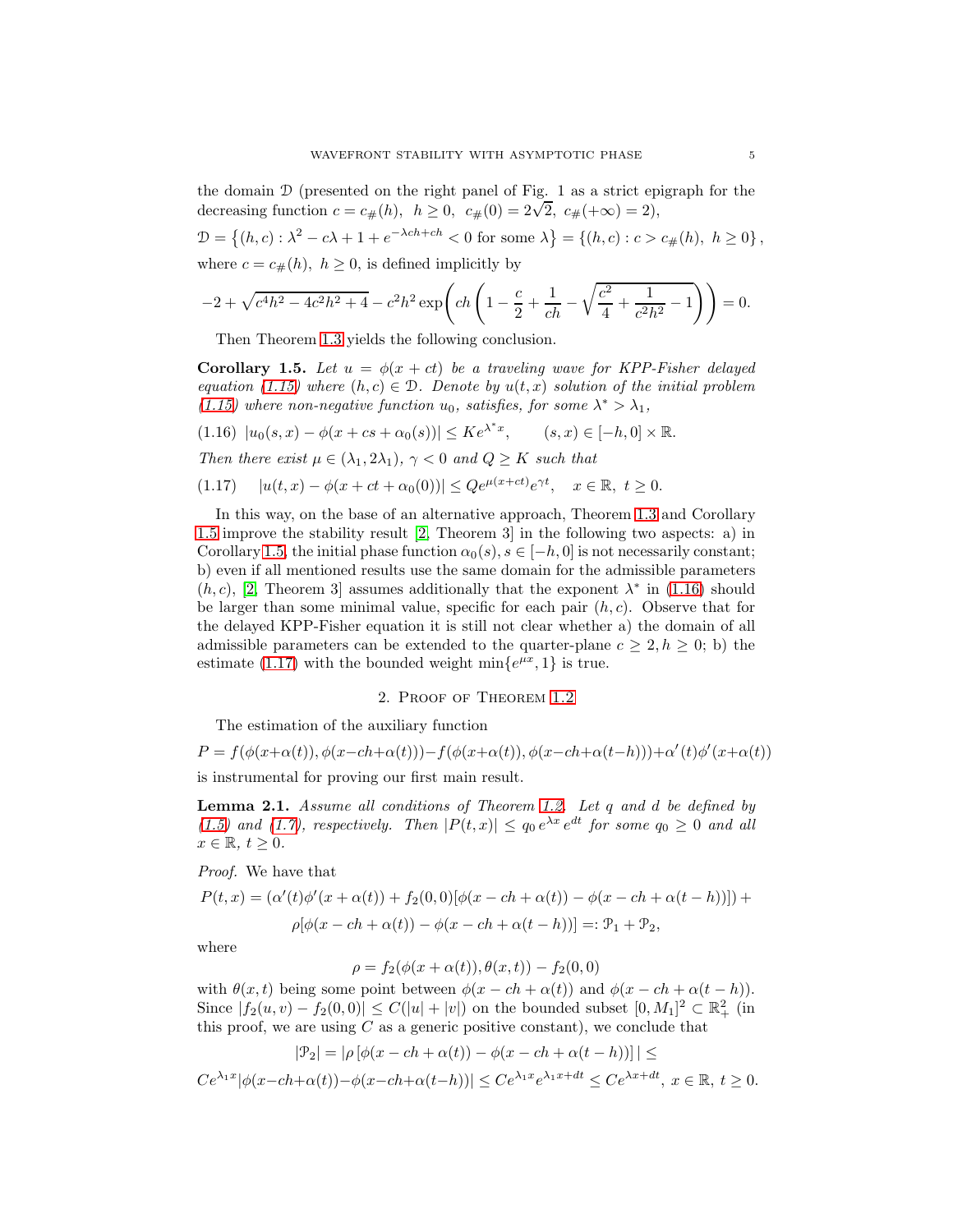Next, consider  $B(z) = \phi(z) - e^{\lambda_1 z}$ , clearly  $B(z) = O(e^{\lambda z})$  at  $z = -\infty$ . Then [\(1.4\)](#page-1-2) and [\(1.6\)](#page-1-1) imply that

$$
\mathcal{P}_2 = f_2(0,0)[\phi(x - ch + \alpha(t)) - \phi(x - ch + \alpha(t - h))] + \alpha'(t)\phi'(x + \alpha(t)) =
$$
  

$$
e^{\lambda_1 x}[f_2(0,0)(e^{\lambda_1(\alpha(t) - ch)} - e^{\lambda_1(\alpha(t - h) - ch)}) + \lambda_1\alpha'(t)e^{\lambda_1\alpha(t)}] +
$$

 $f_2(0,0)[B(x-ch+\alpha(t))-B(x-ch+\alpha(t-h))] + \alpha'(t)r_2(x+\alpha(t))e^{(\lambda_1+\sigma)(x+\alpha(t))} =$  $f_2(0,0)[B(x-ch+\alpha(t))-B(x-ch+\alpha(t-h))] + \alpha'(t)r_2(x+\alpha(t))e^{(\lambda_1+\sigma)(x+\alpha(t))}.$ Next, we have that

$$
|\alpha(t) - \alpha(t - h)| = \lambda_1^{-1} \left| \ln \frac{A(t)}{A(t - h)} \right| \le C|A(t) - A(t - h)| \le Ce^{dt}, t \ge 0.
$$

As a consequence,

$$
|B(x - ch + \alpha(t)) - B(x - ch + \alpha(t - h))| \le Ce^{\lambda x + dt}, \qquad x \in \mathbb{R}, t \ge 0.
$$

In this way, since  $\alpha'(t) = \lambda_1^{-1} A'(t)/A(t) = O(e^{dt}), t \to +\infty$ , we find that  $|\mathcal{P}_2| \le$  $Ce^{\lambda x+dt}$ ,  $x \in \mathbb{R}$ ,  $t \geq 0$ . The obtained estimates for  $|\mathcal{P}_1|$  and  $|\mathcal{P}_2|$  show that, for some positive constant  $q_0$ ,

$$
|P(t,x)| \le q_0 e^{\lambda x + dt}, \ x \in \mathbb{R}, \ t > 0.
$$

This completes the proof of Lemma [2.1.](#page-4-3)

*Proof of Theorem [1.2.](#page-2-1)* Set  $v(t, x) = u(t, x-ct)$ . Then the problem [\(1.1\)](#page-0-2), [\(1.9\)](#page-2-4) takes the form

$$
0 = v_{xx}(t, x) - cv_x(t, x) - v_t(t, x) + f(v(t, x), v(t - h, x - ch)), \quad t > 0, \ x \in \mathbb{R},
$$
  

$$
|v_0(s, x) - \phi(x + \alpha_0(s))| \le Ke^{\lambda x}, \quad (s, x) \in [-h, 0] \times \mathbb{R}.
$$

Take  $q_0$  as in Lemma [2.1](#page-4-3) and let  $Q \geq K$  be sufficiently large to satisfy

$$
-\lambda^2 + c\lambda + D - L_2 e^{-\lambda ch} e^{-\gamma h} - \frac{q_0}{Q} + \gamma > 0.
$$

For  $\phi(x + \alpha(t)) \neq v(t, x)$ , set

$$
d(t,x):=\frac{f(\phi(x+\alpha(t)),v(t-h,x-ch))-f(v(t,x),v(t-h,x-ch))}{\phi(x+\alpha(t))-v(t,x)},
$$

and for  $\phi(x + \alpha(t)) = v(t, x)$ , set  $d(t, x) := f_1(\phi(x + \alpha(t)), v(t - h, x - ch)).$ Then consider the linear differential operator

$$
\mathcal{L}v = v_{xx} - cv_x + d(t, x)v - v_t
$$

and the functions

$$
\delta_{\pm}(t,x) = \pm[v(t,x) - \phi(x + \alpha(t))] - Qe^{\gamma t}e^{\lambda x}.
$$

By our assumptions  $\delta_{\pm}(t,x) \leq 0$  for  $(t,x) \in [-h,0] \times \mathbb{R}$ . Let  $\Pi = [-h,T] \times \mathbb{R}$ ,  $T \in \mathbb{R}_+ \cup \{+\infty\}$ , be the maximal strip where  $\delta_{\pm}(t,x) \leq 0$ . Clearly, inequality [\(1.10\)](#page-2-5) is satisfied for all  $(t, x) \in \Pi$ . Theorem [1.2](#page-2-1) will be proved if we establish that  $T = +\infty$ . Suppose for a moment that T is finite. Then we find that, for all  $t \in [T, T+h], x \in \mathbb{R},$ 

$$
(\mathcal{L}\,\delta_{\pm})(t,x) = \{\pm(\mathcal{L}\,v)(t,x) \mp (\mathcal{L}\,\phi(\cdot+\alpha))(t,x)\} - Q\,(\mathcal{L}e^{\gamma\cdot}e^{\lambda\cdot})(t,x) =
$$
  

$$
\pm \Big\{f(\phi(x+\alpha(t)),\phi(x-ch+\alpha(t))) - f(v(t,x),v(t-h,x-ch)) + \alpha'(t)\phi'(x+\alpha(t))
$$
  

$$
-d(t,x)[\phi(x+\alpha(t)) - v(t,x))]\Big\} + Qe^{\lambda x}e^{\gamma t}[-\lambda^2 + c\lambda - d(t,x) + \gamma] =
$$

$$
\qquad \qquad \Box
$$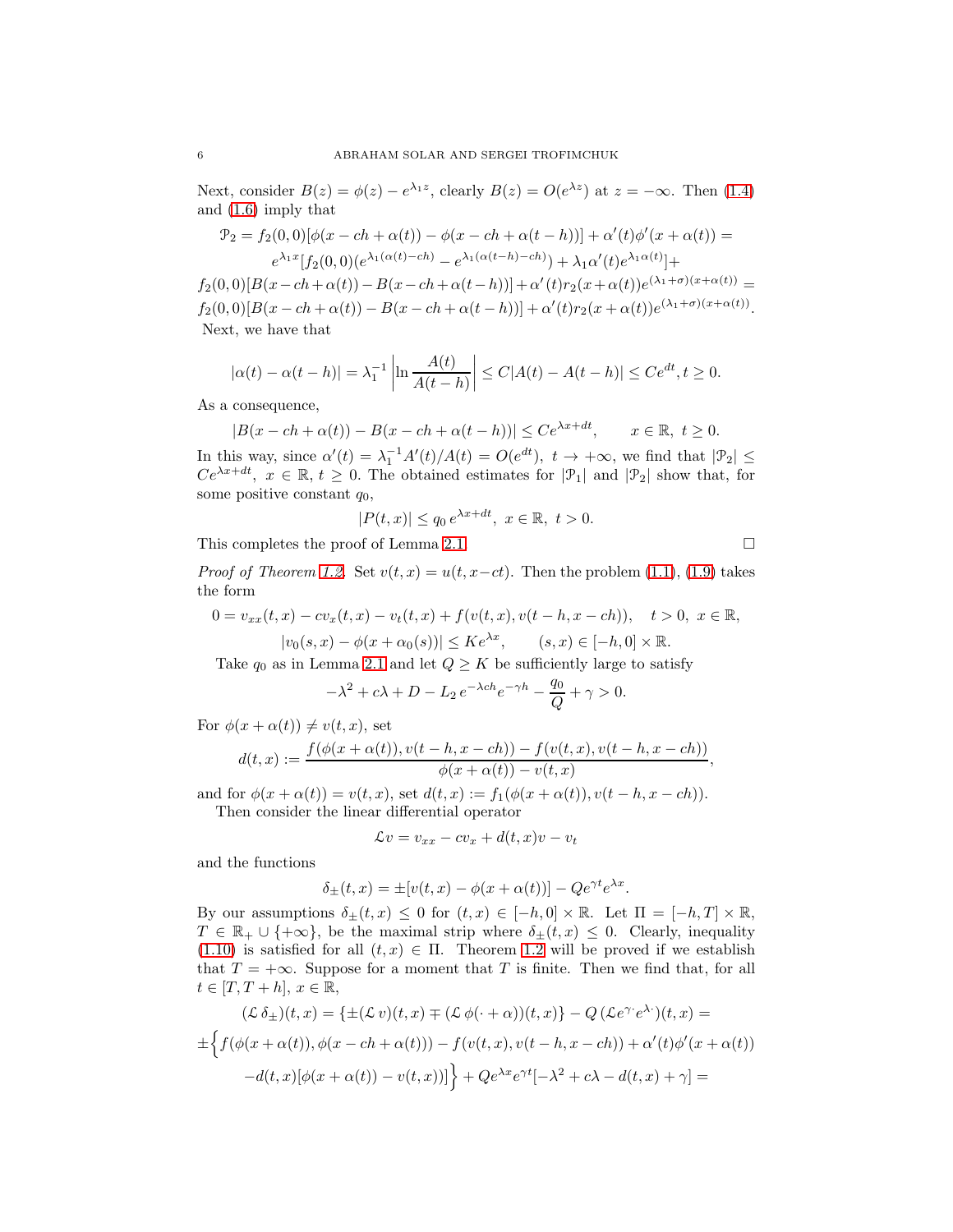$$
\pm[f(\phi(x+\alpha(t)),\phi(x-ch+\alpha(t))) - f(\phi(x+\alpha(t)),\phi(x-ch+\alpha(t-h))) + \alpha'(t)\phi'(x+\alpha(t))]
$$
  
\n
$$
\pm\{f(\phi(x+\alpha(t)),\phi(x-ch+\alpha(t-h))) - f(v(t,x),v(t-h,x-ch)) - d(t,x)[\phi(x+\alpha(t)) - v(t,x)]\}
$$
  
\n
$$
+Qe^{\lambda x}e^{\gamma t}[-\lambda^2 + c\lambda - d(t,x) + \gamma] \ge
$$
  
\n
$$
-q_0 e^{\lambda x}e^{\gamma t} \pm [f(\phi(x+\alpha(t)),\phi(x-ch+\alpha(t-h))) - f(\phi(x+\alpha(t)),v(t-h,x-ch))] +
$$
  
\n
$$
Qe^{\lambda x}e^{\gamma t}[-\lambda^2 + c\lambda - d(t,x) + \gamma] \ge
$$
  
\n
$$
-q_0 e^{\lambda x}e^{\gamma t} - L_2[\phi(x-ch+\alpha(t-h)) - v(t-h,x-ch)] + Qe^{\lambda x}e^{\gamma t}[-\lambda^2 + c\lambda - d(t,x) + \gamma] =
$$
  
\n
$$
Qe^{\lambda x}e^{\gamma t}[-\frac{q_0}{Q} - L_2e^{-\lambda ch}e^{-\gamma h} - \lambda^2 + c\lambda + D + \gamma] \ge 0.
$$

Invoking the Phragmen-Lindelöf principle at this stage, we conclude that also  $\delta_{\pm}(t, x) \leq 0$  for all  $t \in [T, T + h], x \in \mathbb{R}$ . This contradicts the maximality of the strip II and completes the proof of the theorem. the strip Π and completes the proof of the theorem.

## 3. Proof of Theorem [1.3](#page-2-2)

The change of variables  $v(t, x) = u(t, x - ct)$  transforms [\(1.1\)](#page-0-2), [\(1.11\)](#page-2-6) into

$$
0 = v_{xx}(t, x) - cv_x(t, x) - v_t(t, x) + f(v(t, x), v(t - h, x - ch)), \quad t > 0, \ x \in \mathbb{R},
$$
  

$$
|v_0(s, x) - \phi(x + \alpha_0(s))| \leq Ke^{\lambda^*x}, \quad (s, x) \in [-h, 0] \times \mathbb{R}.
$$

Without loss of generality, we can assume that  $\alpha_0(0) = 0$ . Our first goal is to obtain a similar estimate for  $t \in [0, h]$ : we will prove that, for some  $K_1 \geq K$ ,

<span id="page-6-0"></span>(3.1) 
$$
|v(t,x) - \phi(x)| \le K_1 e^{\lambda_* x}, \qquad (t,x) \in [0,h] \times \mathbb{R}.
$$

Indeed, the difference  $w(t, x) = v(t, x) - \phi(x)$  solves the following linear inhomogeneous equation

$$
w_t(t,x) = w_{xx}(t,x) - cw_x(x,t) + a(t,x)w(t,x) + b(t,x), t \in [0,h], x \in \mathbb{R},
$$
  

$$
w(s,x) = w_0(s,x) := v_0(s,x) - \phi(x), \qquad (s,x) \in [-h,0] \times \mathbb{R},
$$

where

$$
a(t,x) = \int_0^1 f_1(sv(t,x) + (1-s)\phi(x), sv(t-h,x-ch) + (1-s)\phi(x-ch))ds
$$

$$
b(t,x) = -w(t-h,x-ch) \int_0^1 g(sv(t,x) + (1-s)\phi(x))ds
$$

are Lipschitz continuous functions. Invoking the standard representation formula for the solution of the above Cauchy problem (see [\[7,](#page-8-13) Theorem 12]), we find that, for  $(t, x) \in [0, h] \times \mathbb{R}$  it holds

$$
w(t,x) = \int_{\mathbb{R}} \Gamma(t,x;0,\xi)w(0,\xi)d\xi + \int_0^t \int_{\mathbb{R}} \Gamma(t,x;\tau,\xi)b(\tau,\xi)d\xi d\tau,
$$

where  $\Gamma(t, x; \tau, \xi)$  is the fundamental solution for the respective homogeneous equation. Using the estimates (for the first one, see inequality (6.12) on p. 24 of [\[7\]](#page-8-13))

$$
|\Gamma(t, x; \tau, \xi)| \le \frac{C}{\sqrt{t - \tau}} e^{-\frac{k(x - \xi)^2}{4(t - \tau)}}, \quad x, \xi \in \mathbb{R}, \ t > \tau, \ t, \tau \in [0, h],
$$

$$
|b(\tau, \xi)| + |w(0, \xi)| \le C e^{\lambda_* \xi}, \qquad (\tau, \xi) \in [0, h] \times \mathbb{R},
$$

where  $C > 0$  and  $k \in (0, 1)$  are some constants, we obtain, with some  $C' > 0$ , that

$$
e^{-\lambda_*x}|\int_{\mathbb{R}}\Gamma(t,x;0,\xi)\,w(0,\xi)d\xi|\leq \int_{\mathbb{R}}\frac{C^2}{\sqrt{t}}e^{-\frac{k(x-\xi)^2}{4t}}e^{-\lambda_*(x-\xi)}d\xi=
$$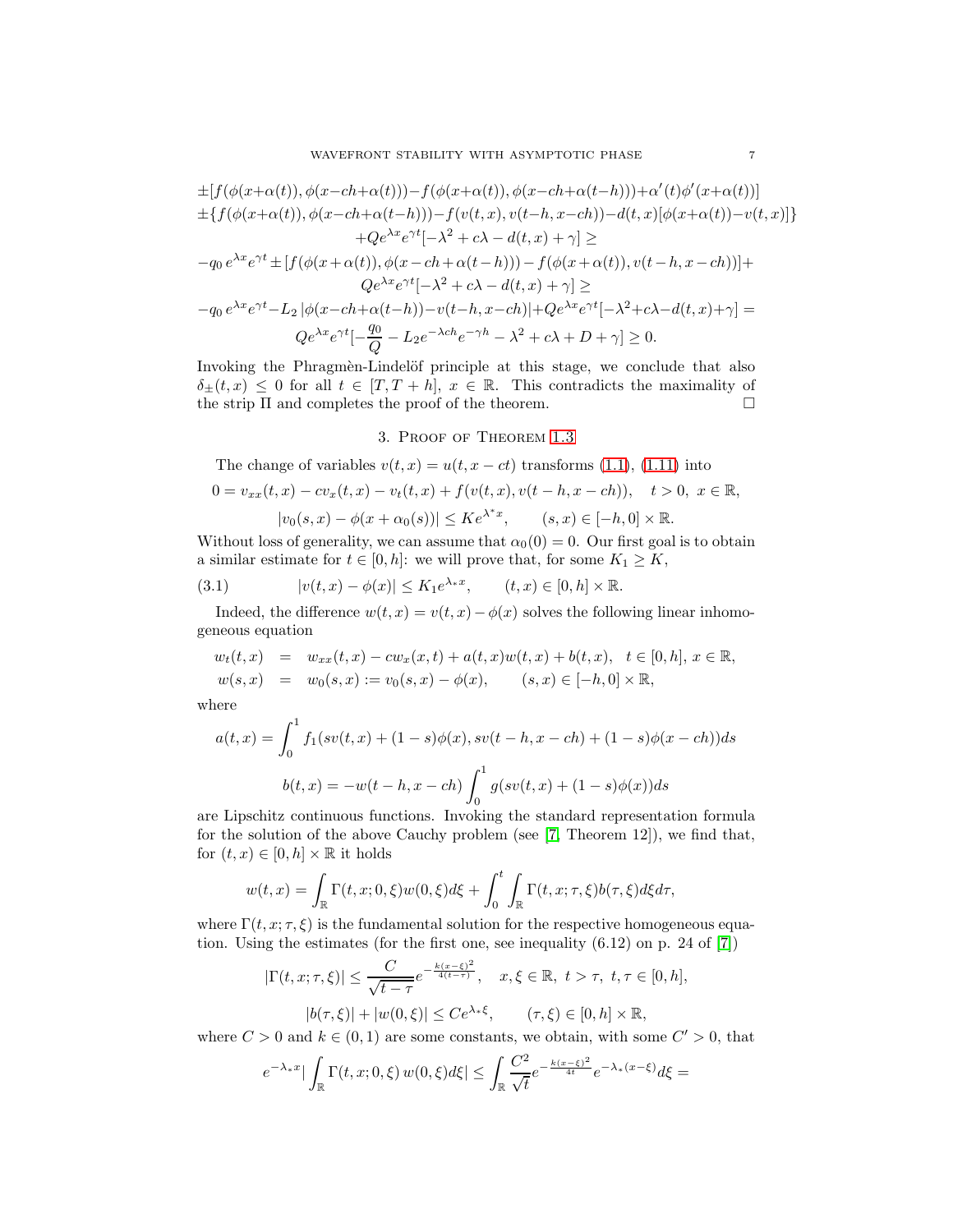$$
=2C^2\int_{\mathbb{R}}e^{-ks^2}e^{2\lambda_s s\sqrt{t}}ds\leq C',\quad t\in[0,h],\;x\in\mathbb{R},
$$

$$
e^{-\lambda_s x}\left|\int_0^t\int_{\mathbb{R}}\Gamma(t,x;\tau,\xi)b(\tau,\xi)d\xi d\tau\right|\leq e^{-\lambda_s x}\left|\int_0^t\int_{\mathbb{R}}\frac{C^2}{\sqrt{t-\tau}}e^{-\frac{k(x-\xi)^2}{4(t-\tau)}}e^{\lambda_s\xi}d\xi d\tau\right|=\frac{1}{\int_0^t\int_{\mathbb{R}}\frac{C^2}{\sqrt{t-\tau}}e^{-\frac{k\xi^2}{4(t-\tau)}}e^{\lambda_s\xi}d\xi d\tau| < C',\quad t\in[0,h],\;x\in\mathbb{R}.
$$

Then [\(3.1\)](#page-6-0) follows from these inequalities.

Next, take a sufficiently large negative number  $x_*$  to have

$$
|g(\phi(x))| < -0.25\gamma e^{0.5\gamma h} \quad \text{for all } x \le x_*
$$

Consider a  $C^{\infty}$ -smooth non-decreasing function  $\lambda : \mathbb{R} \to \mathbb{R}$  defined, for some appropriate  $\theta > ch$ , as  $\lambda(x) = \lambda_* x$  for  $x \leq x_* - \theta$  and  $\lambda(x) = \lambda x$  for  $x \geq x_* - ch$  and  $\lambda'(x) \in [\lambda_*, \lambda], \lambda''(x) < -\gamma/4.$  Clearly, we can choose  $K_2 > K_1$  in such a way that the functions

$$
\rho_{\pm}(t,x) = \pm [v(t,x) - \phi(x)] - K_2 e^{0.5\gamma(t-h)} e^{\lambda(x)}
$$

satisfy  $\rho_{\pm}(t,x) \leq 0$  for  $(t,x) \in [0,h] \times \mathbb{R}$ . For  $\phi(x) \neq v(t, x)$ , set

$$
m(t,x) := \frac{f(\phi(x), v(t-h, x-ch)) - f(v(t,x), v(t-h, x-ch))}{\phi(x) - v(t,x)}
$$

,

and for  $\phi(x) = v(t, x)$ , set  $m(t, x) := f_1(\phi(x), v(t - h, x - ch)).$ 

Then consider the linear differential operator

$$
\mathcal{L}v = v_{xx} - cv_x + m(t, x)v - v_t
$$

and let  $\Pi = [0, T] \times \mathbb{R}, T \in [h, +\infty]$  be the maximal strip where  $\rho_{\pm}(t, x) \leq 0$ . Suppose for a moment that T is finite. Then we find that, for all  $t \in [T, T + h]$ ,  $x \in \mathbb{R},$ 

$$
(\mathcal{L}\rho_{\pm})(t,x) = \{\pm(\mathcal{L}\,v)(t,x)\mp(\mathcal{L}\,\phi(\cdot))(t,x)\} - K_2e^{-0.5\gamma h}(\mathcal{L}e^{0.5\gamma}\cdot e^{\lambda(\cdot)})(t,x) =
$$
  
\n
$$
\pm\{f(\phi(x),\phi(x-ch)) - f(v(t,x),v(t-h,x-ch)) - m(t,x)[\phi(x) - v(t,x)]\}
$$
  
\n
$$
+K_2e^{\lambda(x)}e^{0.5\gamma(t-h)}[-\lambda''(x) - (\lambda'(x))^2 + c\lambda'(x) - m(t,x) + 0.5\gamma] \ge
$$
  
\n
$$
-|g(\phi(x))||\phi(x-ch) - v(t-h,x-ch)| +
$$
  
\n
$$
K_2e^{\lambda(x)}e^{0.5\gamma(t-h)}[-\lambda''(x) - (\lambda'(x))^2 + c\lambda'(x) + D + 0.5\gamma] =: \mathcal{E}(t,x).
$$

Now, if  $x \leq x_*$  then

$$
\mathcal{E}(t,x) \ge -|g(\phi(x))|K_2e^{0.5\gamma(t-2h)}e^{\lambda(x-ch)} + K_2e^{\lambda(x)}e^{0.5\gamma(t-h)}[-\lambda''(x) - (\lambda'(x))^2 + c\lambda'(x) + D + 0.5\gamma] \ge K_2e^{\lambda(x)}e^{0.5\gamma(t-h)}[\gamma - (\lambda'(x))^2 + c\lambda'(x) + D] > 0.
$$

On the other hand, if  $x \geq x_*$  then

$$
\mathcal{E}(t,x) \ge K_2 e^{\lambda(x)} e^{0.5\gamma(t-h)} [-L_2 e^{-0.5\gamma h} e^{-\lambda ch} - \lambda^2 + c\lambda + D + \gamma] > 0.
$$

Invoking the Phragmèn-Lindelöf principle at this stage, we conclude that also  $\delta_{\pm}(t, x) \leq 0$  for all  $t \in [T, T + h], x \in \mathbb{R}$ . This contradicts the maximality of the strip II and completes the proof of the theorem. strip Π and completes the proof of the theorem.